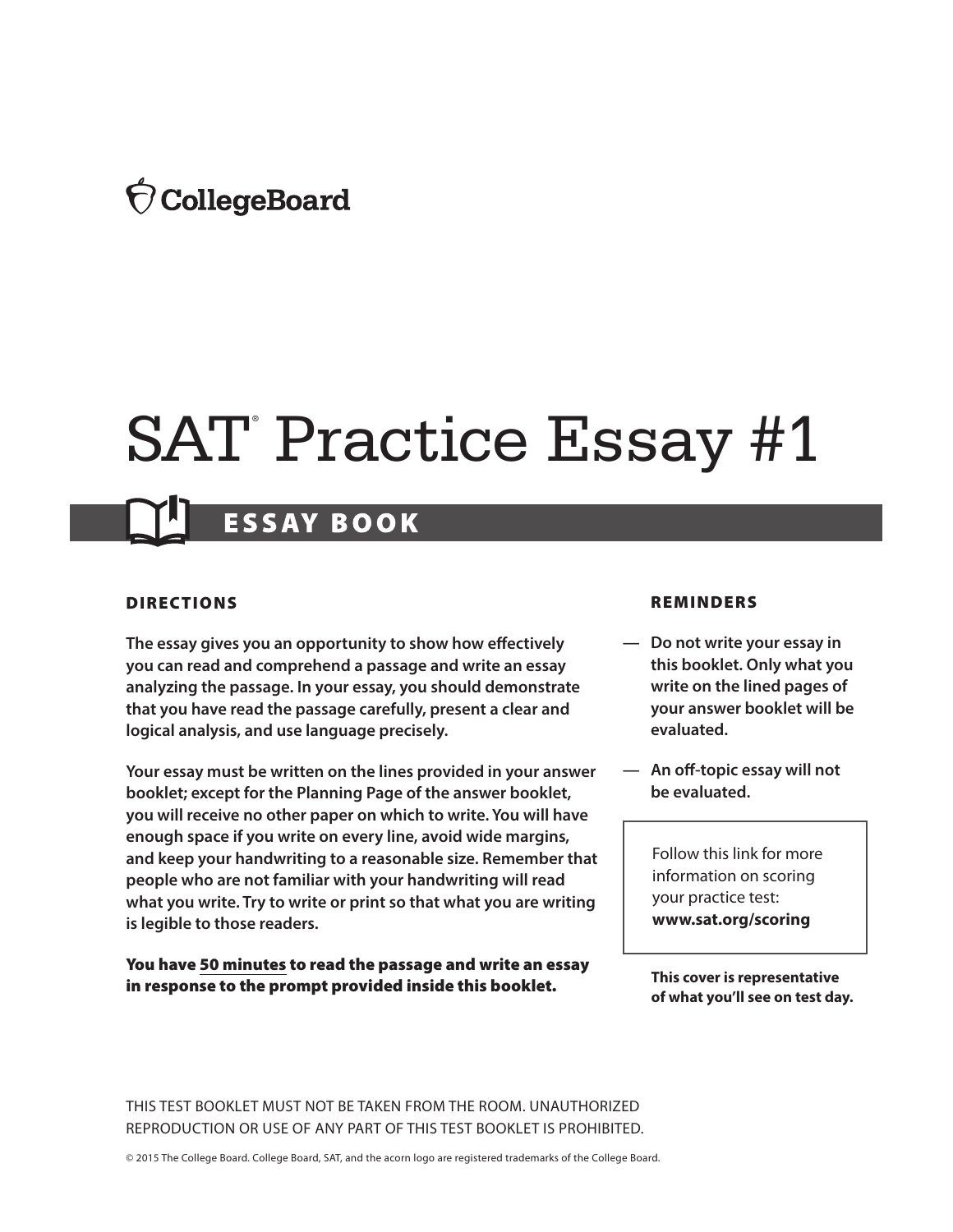As you read the passage below, consider how Jimmy Carter uses

- evidence, such as facts or examples, to support claims.
- reasoning to develop ideas and to connect claims and evidence.
- stylistic or persuasive elements, such as word choice or appeals to emotion, to add power to the ideas expressed.

#### **Adapted from former US President Jimmy Carter, Foreword to** *Arctic National Wildlife Refuge: Seasons of Life and Land, A Photographic Journey* **by Subhankar Banerjee. ©2003 by Subhankar Banerjee.**

- 1 The Arctic National Wildlife Refuge stands alone as America's last truly great wilderness. This magnificent area is as vast as it is wild, from the windswept coastal plain where polar bears and caribou give birth, to the towering Brooks Range where Dall sheep cling to cliffs and wolves howl in the midnight sun.
- 2 More than a decade ago, [my wife] Rosalynn and I had the fortunate opportunity to camp and hike in these regions of the Arctic Refuge. During bright July days, we walked along ancient caribou trails and studied the brilliant mosaic of wildflowers, mosses, and lichens that hugged the tundra. There was a timeless quality about this great land. As the never-setting sun circled above the horizon, we watched muskox, those shaggy survivors of the Ice Age, lumber along braided rivers that meander toward the Beaufort Sea.
- 3 One of the most unforgettable and humbling experiences of our lives occurred on the coastal plain. We had hoped to see caribou during our trip, but to our amazement, we witnessed the migration of tens of thousands of caribou with their newborn calves. In a matter of a few minutes, the sweep of tundra before us became flooded with life, with the sounds of grunting animals and clicking hooves filling the air. The dramatic procession of the Porcupine caribou herd was a once-in-a-lifetime wildlife spectacle. We understand firsthand why some have described this special birthplace as "America's Serengeti."
- 4 Standing on the coastal plain, I was saddened to think of the tragedy that might occur if this great wilderness was consumed by a web of roads and pipelines, drilling rigs and industrial facilities. Such proposed developments would forever destroy the wilderness character of America's only Arctic Refuge and disturb countless numbers of animals that depend on this northernmost terrestrial ecosystem.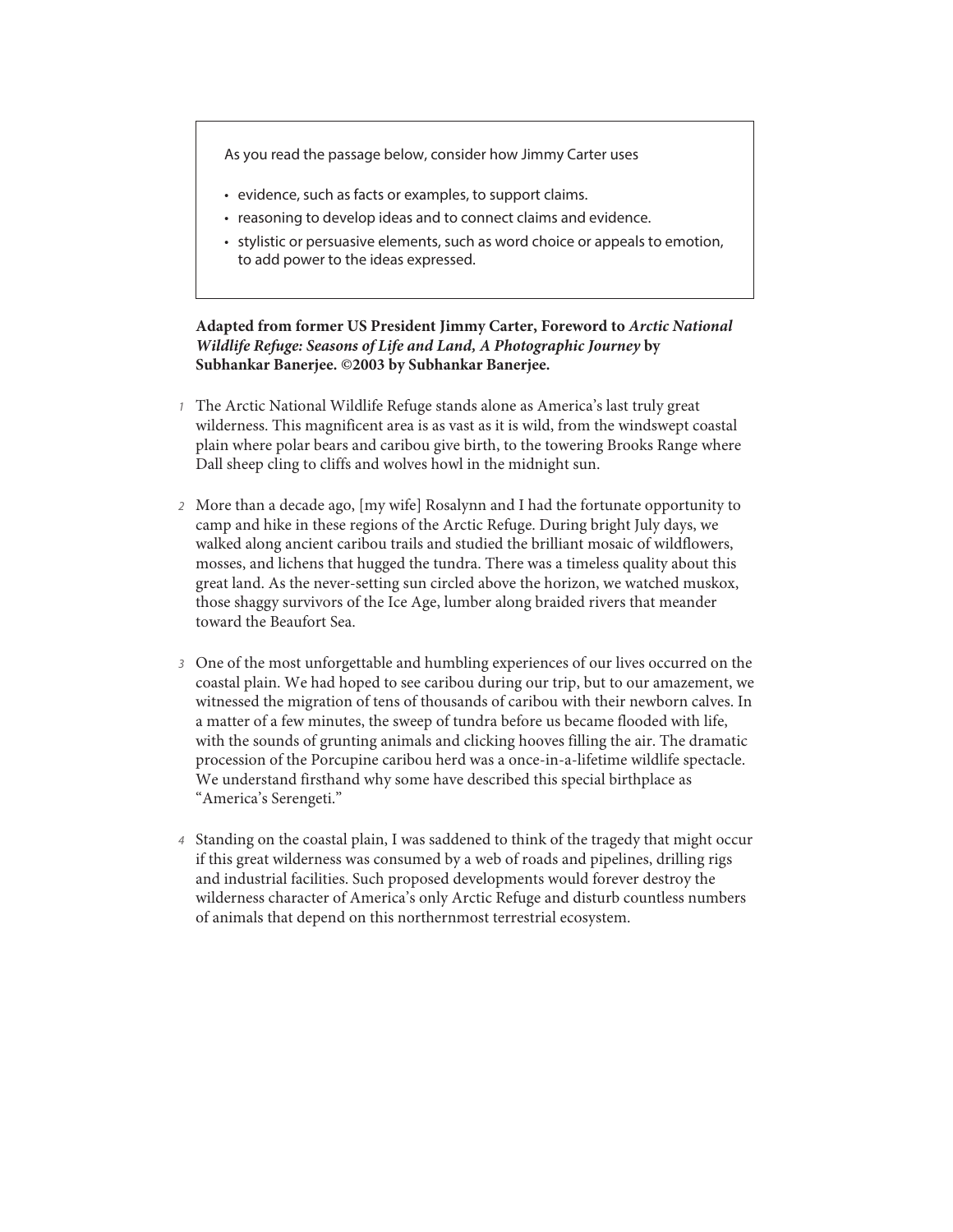- 5 The extraordinary wilderness and wildlife values of the Arctic Refuge have long been recognized by both Republican and Democratic presidents. In 1960, President Dwight D. Eisenhower established the original 8.9 million-acre Arctic National Wildlife Range to preserve its unique wildlife, wilderness, and recreational values. Twenty years later, I signed the Alaska National Interest Lands Conservation Act, monumental legislation that safeguarded more than 100 million acres of national parks, refuges, and forests in Alaska. This law specifically created the Arctic National Wildlife Refuge, doubled the size of the former range, and restricted development in areas that are clearly incompatible with oil exploration.
- 6 Since I left office, there have been repeated proposals to open the Arctic Refuge coastal plain to oil drilling. Those attempts have failed because of tremendous opposition by the American people, including the Gwich'in Athabascan Indians of Alaska and Canada, indigenous people whose culture has depended on the Porcupine caribou herd for thousands of years. Having visited many aboriginal peoples around the world, I can empathize with the Gwich'ins' struggle to safeguard one of their precious human rights.
- 7 We must look beyond the alleged benefits of a short-term economic gain and focus on what is really at stake. At best, the Arctic Refuge might provide 1 to 2 percent of the oil our country consumes each day. We can easily conserve more than that amount by driving more fuel-efficient vehicles. Instead of tearing open the heart of our greatest refuge, we should use our resources more wisely.
- 8 There are few places on earth as wild and free as the Arctic Refuge. It is a symbol of our national heritage, a remnant of frontier America that our first settlers once called wilderness. Little of that precious wilderness remains.
- 9 It will be a grand triumph for America if we can preserve the Arctic Refuge in its pure, untrammeled state. To leave this extraordinary land alone would be the greatest gift we could pass on to future generations.

Write an essay in which you explain how Jimmy Carter builds an argument to persuade his audience that the Arctic National Wildlife Refuge should not be developed for industry. In your essay, analyze how Carter uses one or more of the features listed in the box above (or features of your own choice) to strengthen the logic and persuasiveness of his argument. Be sure that your analysis focuses on the most relevant features of the passage.

Your essay should not explain whether you agree with Carter's claims, but rather explain how Carter builds an argument to persuade his audience.